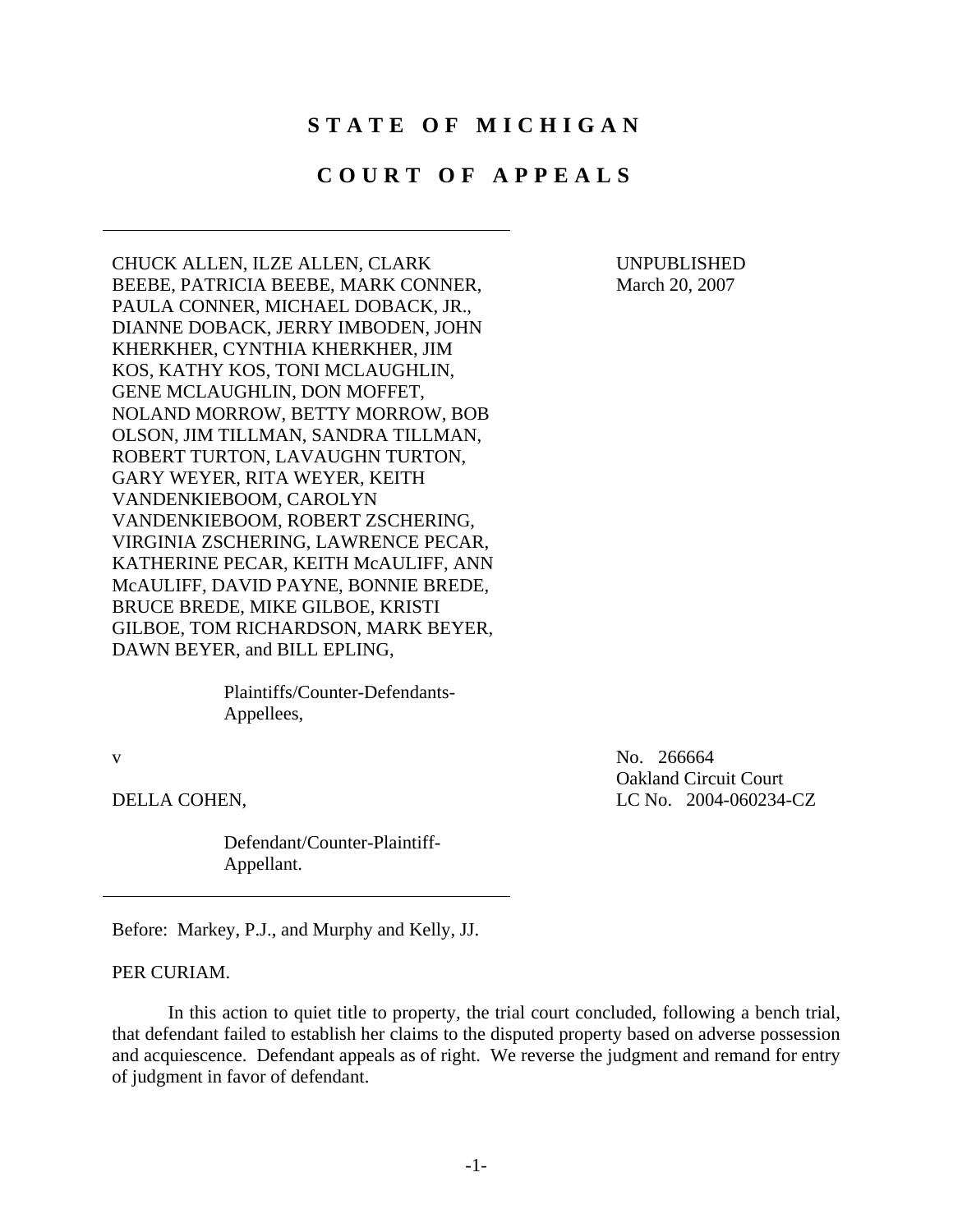This lawsuit involves a dispute over property in the Watkins Lake Lakewood Drive Subdivision in Waterford Township. The parties all own property in the subdivision, which contains five parks that are referred to as Park A, B, C, D, and E, respectively. These parks were dedicated to the owners of residential lots in the subdivision, in undivided interests, for the purpose of access to Watkins Lake. Park A abuts defendant's property. In 1979 or 1980, defendant and her husband erected two sheds and installed a sprinkler system on their side of a chain link fence that supposedly ran along the boundary between defendant's property and Park A. In 1983 or 1984, defendant replaced the chain link fence with a wooden split rail fence. A 2002 survey revealed that defendant's fence, sheds, and sprinkler system all encroached on land that was part of Park A. Plaintiffs filed this lawsuit, seeking a declaration that defendant was unlawfully encroaching onto Park A and an order requiring defendant to remove all encroachments. Defendant filed affirmative defenses and a counter-complaint, claiming title to the disputed property by adverse possession or acquiescence.

acquiescence because she failed to show that all plaintiffs acquiesced in an identifiable lot line. Following a bench trial, the trial court found that defendant could not establish a claim of The court additionally concluded that defendant could not establish title to the disputed property by adverse possession because defendant and plaintiffs were "cotenants" with respect to Park A and defendant failed to "pose no trespassing signs or any other makings indicating to others that she intended to claim this property as her own." The court ruled that the boundary line between defendant's property and Park A was that established by the 2002 survey, and it ordered defendant to remove all encroachments from Park A.

Actions to quiet title are equitable and are reviewed de novo on appeal, but the trial court's findings of fact supporting its decision are reviewed for clear error. *AFSCME v Bank One, NA*, 267 Mich App 281, 293; 705 NW2d 355 (2005); *Gorte v Dep't of Transportation*, 202 Mich App 161, 165; 507 NW2d 797 (1993). A factual finding is clearly erroneous if, on all the evidence, this Court is left with a definite and firm conviction that a mistake has been made. *Attorney Gen v Lake States Wood Preserving, Inc*, 199 Mich App 149, 159; 501 NW2d 213 (1993).

We hold that the trial court erred in finding that defendant failed to establish a claim based on adverse possession. In *Wengel v Wengel*, 270 Mich App 86, 91-93; 714 NW2d 371 (2006), this Court explained the general principles of adverse possession:

The basis for a claim of adverse possession is found in MCL 600.5801, which provides, in pertinent part:

"No person may bring or maintain any action for the recovery or possession of any lands or make any entry upon any lands unless, after the claim or right to make the entry first accrued to himself or to someone through whom he claims, he commences the action or makes the entry within the periods of time prescribed by this section."

Generally, an action for the recovery or possession of land must be brought within 15 years after it accrues. MCL 600.5801(4); *Kipka v Fountain*, 198 Mich App 435, 438; 499 NW2d 363 (1993). The *Kipka* panel, addressing the principles of adverse possession, stated: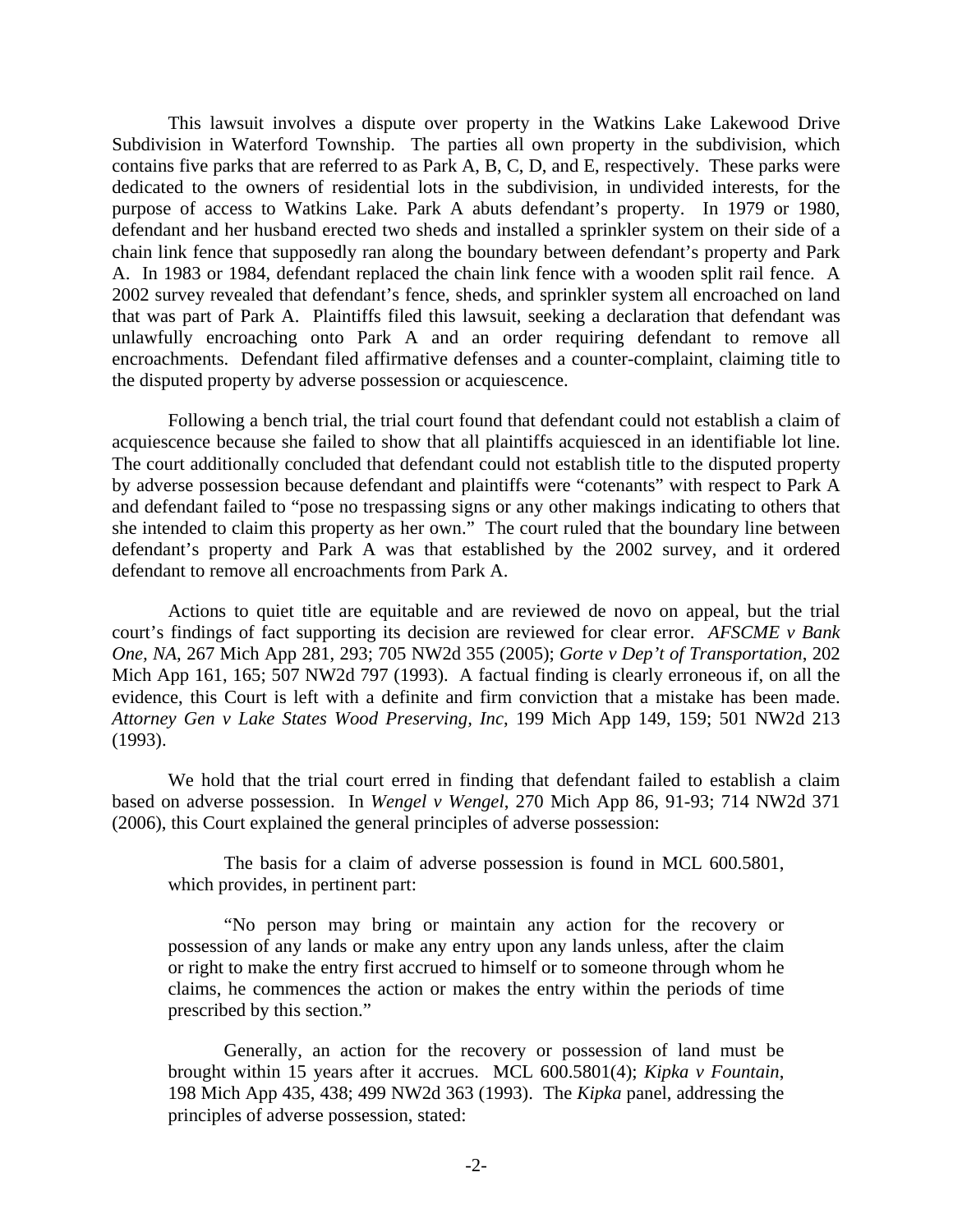"A claim of adverse possession requires clear and cogent proof that possession has been actual, visible, open, notorious, exclusive, continuous, and uninterrupted for the statutory period of fifteen years. These are not arbitrary requirements, but the logical consequence of someone claiming by adverse possession having the burden of proving that the statute of limitations has expired. To claim by adverse possession, one must show that the property owner of record has had a cause of action for recovery of the land for more than the statutory period. A cause of action does not accrue until the property owner of record has been disseised of the land. MCL 600.5829. Disseisin occurs when the true owner is deprived of possession or displaced by someone exercising the powers and privileges of ownership. [*Kipka, supra* at 439 (citations omitted).]"

Other cases additionally indicate that the possession must be hostile and under cover of a claim of right. The term "hostile" as employed in the law of adverse possession is a term of art and does not imply ill will; rather, hostile use is that which is inconsistent with the right of the owner, without permission asked or given, and which would entitle the owner to a cause of action against the intruder. [Citations and quotations omitted.]

 enough. *Id.* "Claim of right" means that the adverse claimant claims title to the property by openly exercising acts of ownership with the intention of holding the property as his own to the exclusion of all others. *Walker v Bowen*, 333 Mich 13, 21; 52 NW2d 574 (1952). It is not necessary that the party in possession expressly declare his intention to hold the property as his own, nor need his claim be a rightful one. *Id.* That his acts and conduct clearly indicate a claim of ownership is

 specifically to proof of hostility and notoriety. *Mackinac Island Dev Co, Ltd v Burton Abstract*  In situations involving cotenants of the property at issue, a claim of adverse possession is more difficult to prove. *Wengel, supra* at 96-97. There is a higher burden of proof that relates *& Title Co*, 132 Mich App 504, 513; 349 NW2d 191 (1984). As explained in *Wengel*, *supra* at 96-97:

[A] claim of adverse possession by a tenant against a cotenant, both sharing ownership interests in the property at issue, is not comparable to the usual scenario in which adverse possession arises, because, in the typical case, the person claiming adverse possession is occupying or possessing property to which he or she had no legal right to possess and which is titled in the name of another, making it easier to identify and determine hostile occupation, as compared to a situation in which there exists concurrent ownership.

\* \* \*

Accordingly, there is a presumption, in the context of a claim of adverse possession, that a tenant who occupies and possesses the premises recognizes and is honoring the rights of any cotenants to similarly possess and occupy the property unless there is evidence of acts or declarations that clearly establish the contrary and that unambiguously provide notice to the cotenants of an effort to displace or exclude them from the premises in violation of their property rights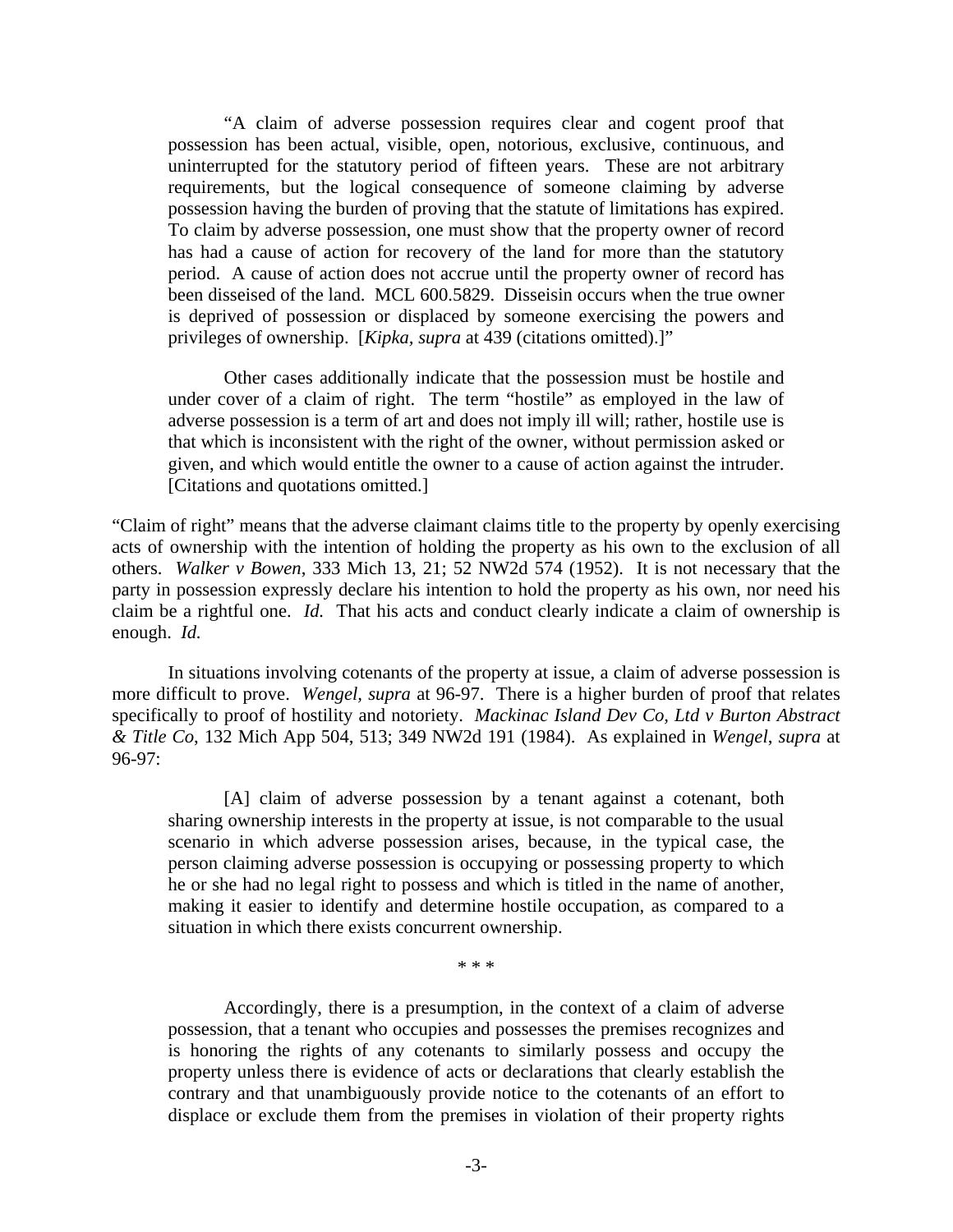such that a cause of action arises. While a tenant in common may acquire title against a cotenant by adverse possession, the proofs may not be made out by inference. [Citations omitted.]

In other words, there must be clearer and more decisive evidence that one cotenant ousted the other. *Dunlop v Twin Beach Park Ass'n, Inc*, 111 Mich App 261, 265; 314 NW2d 578 (1981). In *Dunlop*, this Court explained:

The reason for this rule is apparent; the possession itself is rightful and does not import adverse possession, as would that of a stranger. To change a permissive use into an adverse one, a claimant must make a distinct and positive assertion of a right hostile to the rights of the owner; this assertion must be brought to the owner's attention. [*Id*. at 266 (citations omitted).]

In this case, the evidence showed that a chain link fence existed on defendant's property in 1974, which ran along what was believed to be the true boundary line between defendant's property and Park A. In 1979 or 1980, defendant erected sheds and a sprinkler system on her side of the fence. The sheds were built on concrete foundations, were immovable, and were kept locked with a visible Guardian alarm sticker on them. They were for the family's sole use, not the use of the subdivision community. Subdivision residents observed defendant's structures and assumed they belonged to her. In 1983 or 1984, defendant directed contractors to replace the chain link fence with a split rail fence, intending that it be installed along the same line. While there was conflicting evidence whether the split rail fence was installed along the same line, it is undisputed that defendant and her family treated the property inside both fences as their exclusive property. Defendant's family added a swing set on the property, placed sand under it, and maintained the sand and the grassy area.

The trial court properly recognized that defendant had a heightened burden to establish adverse possession by clear and decisive evidence of an ouster, inasmuch as defendant and plaintiffs had similar interests in Park A. But the trial court clearly erred in finding that defendant failed to establish a claim of right to the property that she physically possessed, which was inconsistent with and hostile to the rights of plaintiffs, as cotenants.

The element of hostility is established because defendant's use of Park A was inconsistent with the rights of the other cotenants.<sup>1</sup> The undisputed evidence that defendant

 $\overline{a}$ 

<sup>&</sup>lt;sup>1</sup> Plaintiffs cite *Warner v Noble*, 286 Mich 654, 660; 282 NW 855 (1938), for the proposition that the element of hostility is lacking because defendant took possession of part of Park A, with the intent to hold to the true property line. But in *DeGroot v Barber*, 198 Mich App 48, 52; 497 NW2d 530 (1993), this Court subtly distinguished *Warner*, finding that adverse possession can be established where a claimant respects a "line believed to be the boundary, but which proves not to be the true line." An example of this would be where a claimant intends to claim to a visible, recognizable boundary, such as a fence, under the mistaken belief that the visible boundary or fence accurately depicted the boundary line. *Id.* Simply being mistaken with regard to the true boundary line does not defeat a claim of adverse possession. *Id*. at 52-53.